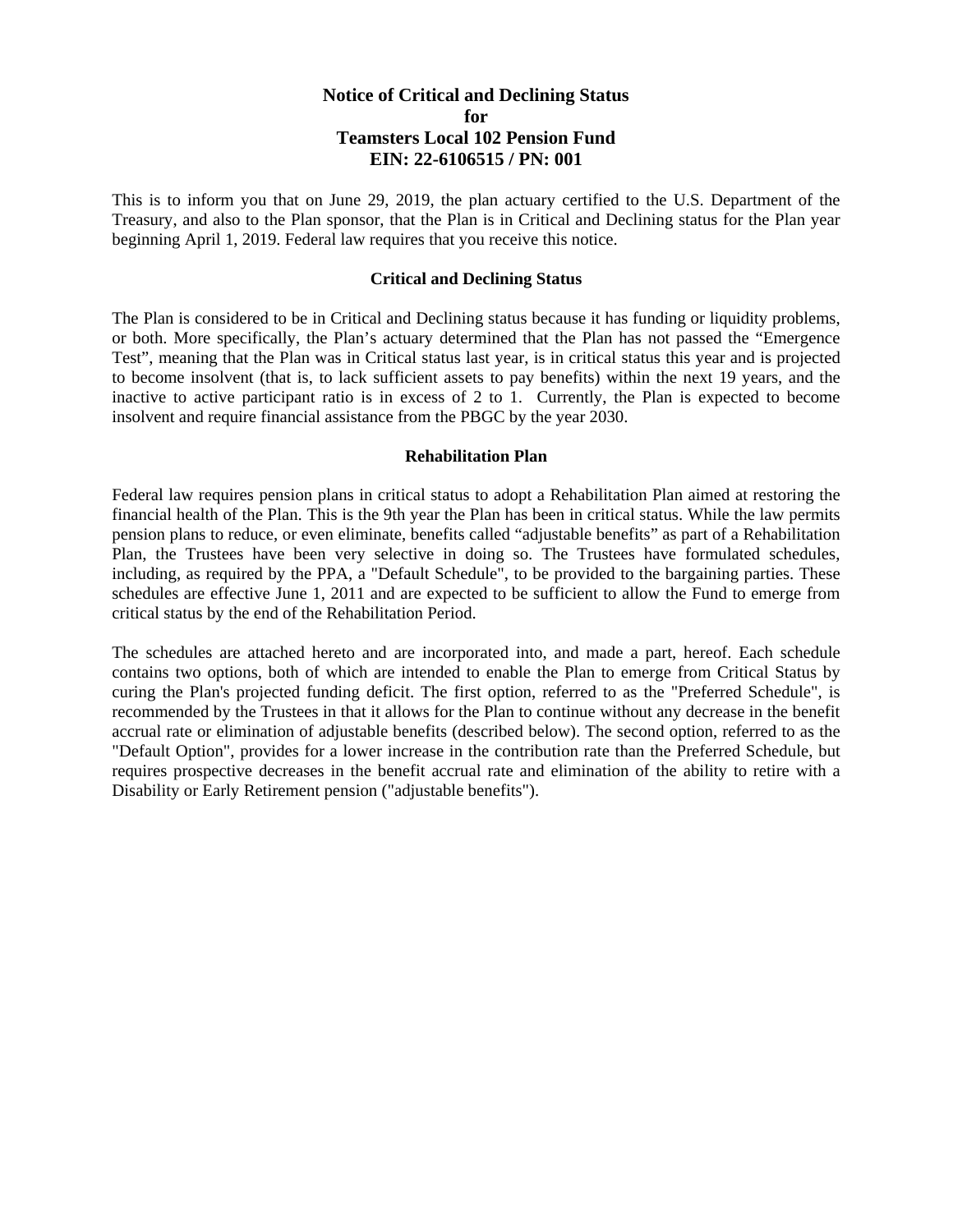# **Preferred and Default Schedules by Employer**

## **Benefit Changes**

| Preferred | Default                                                                    |  |  |  |  |  |
|-----------|----------------------------------------------------------------------------|--|--|--|--|--|
| None      | (i) reduces the benefit accrual rate on a prospective basis equal to 1% of |  |  |  |  |  |
|           | contributions made on participants behalf.                                 |  |  |  |  |  |

(ii) Prospectively eliminates the right to retire with a Disability or Early Retirement Pension, effective as of June 1, 2011 and

#### **Hourly Contribution Rate Increases Required**

2014 Rehabilitation Plan updated rates reflected in *blue bold italics* below.

#### *Preferred*

|           |                  |          |          |          | Jones   | Jersey      |
|-----------|------------------|----------|----------|----------|---------|-------------|
| Effective |                  |          | Mount    |          | Apparel | Paper       |
| Date:     | <b>Teamsters</b> | Peterson | Lebanon  | Chemtura | Group,  | Plus,       |
| April 1   | <u>102</u>       | Stamping | Cemetery | Corp.    | Inc.    | <u>Inc.</u> |
| 2011      | \$1.42           | \$0.46   | \$1.09   |          | \$1.42  |             |
| 2012      | \$1.64           | \$0.53\$ | \$1.26   |          | \$1.64  |             |
| 2013      | \$1.86           | \$0.60   | \$1.43   | \$1.37   | \$1.86  | \$1.34      |
| 2014      | \$2.08           | \$0.67   | \$1.60   | \$1.69   | \$2.08  | \$1.65      |
| 2015      | \$2.81           |          |          |          |         |             |

#### *Default*

|           |           |          |          |          | Jones   | Jersey      |
|-----------|-----------|----------|----------|----------|---------|-------------|
| Effective |           |          | Mount    |          | Apparel | Paper       |
| Date:     | Teamsters | Peterson | Lebanon  | Chemtura | Group,  | Plus,       |
| April 1   | 102       | Stamping | Cemetery | Corp.    | Inc.    | <u>Inc.</u> |
| 2011      | \$1.31    | \$0.43   | \$1.00   |          | \$1.31  |             |
| 2012      | \$1.42    | \$0.47   | \$1.08   |          | \$1.42  |             |
| 2013      | \$1.53    | \$0.51   | \$1.16   | \$1.21   | \$1.53  | \$1.19      |
| 2014      | \$1.64    | \$0.55   | \$1.24   | \$1.37   | \$1.64  | \$1.35      |
| 2015      |           | \$0.74   | \$1.67   | \$1.85   |         |             |